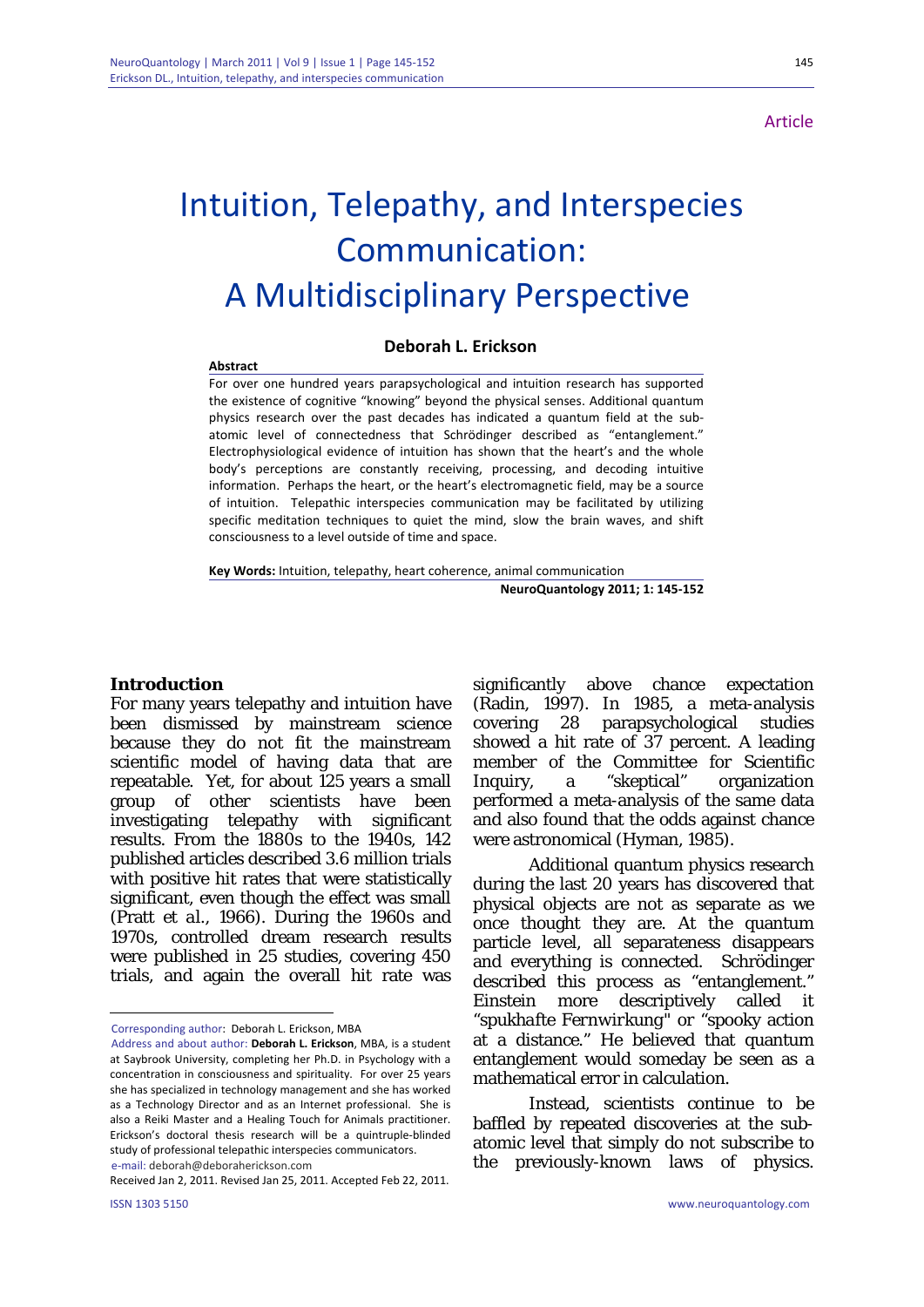"Reality is woven from strange, 'holistic' threads that aren't located precisely in space or time. Tug on a dangling loose end from this fabric of reality, and the whole cloth twitches, instantly, throughout all space and time" (Radin, 2006; p.3).

#### **Intuition and Telepathy: How do we know what we know?**

Intuition is a term that has been used by many different disciplines. It's generally known as an apprehension or cognition of knowledge without the direct involvement of the known physical senses; it may be described as knowing something without knowing *how* one knows. "Converging insights and methodologies from psi research, the testimony of spiritual experience, and the broad field of intuition suggest... that we have the potential to use intuitive consensus in a disciplined fashion as a tool for exploring realms of consciousness that have previous been relegated to philosophy, mythology and theology" (Mishlove, 1998; p.4).

As mentioned previously, there have been hundreds of telepathy trials yielding positive results. One study was conducted by the Bastyr University/ University of Washington Consciousness Science Laboratory. The experiment investigated correspondences in brain activity between people at a distance who had practiced a meditation technique called Primordial Sound Meditation, which had been developed by Deepak Chopra (Radin, 2005). Sixteen people participated in pairs on three different occasions at the lab. They first meditated together for 30 minutes, then were separated into distant rooms and were each connected to an electroencephalograph (EEG) monitor to record brainwaves. One partner (Jack) was exposed to a flashing stimuli that created a recordable response in the brain while the other person (Jill) sat quietly. Then their roles were reversed. The hypothesis was that Jill's brain should become physiologically activated when Jack was viewing the stimuli, and vice versa. The findings confirmed this prediction and repeated findings were reported from other studies in Germany, Scotland, and at the Institute of Noetic Sciences in California, supporting the theory that when pairs of

people keep each other in mind, "their brainwaves become more intercorrelated than one would predict based on conventional theories of brain-mind interaction" (p.38).

## **Animal Psi Research**

Animal telepathy was first written about by William J. Long (1919) who was a minister and well-known naturalist of the early twentieth century. He accepted animal telepathy as "a natural gift of faculty of the animal mind, which is largely unconscious, and it is from the animal mind that we inherit it… that the animals inherit this power of silent communication over great distances is occasionally manifest even among our half-natural domestic creatures" (p.29).

A small group of scientists conducted psi (telepathy, clairvoyance, etc.) animal research beginning in the 1950s and continuing through the focused period of experimental parapsychology research in the 1960s and 1970s. One of the earliest studies was conducted by Osis (1952) who explored human ability to influence the actions of a cat. Two cups of food were available, with scent and other sensory clues minimized. A human experimenter selected a target cup, and then six domestic kittens were tested for their accuracy of choosing the target cup. Variations in the trials included the human identifying the target cup by choosing a card from a random pack; the human isolated in a cubicle attempting to influence the kittens while another experimenter watched and recorded results; and negative stimuli such as an electric shock when the kitten chose the incorrect cup. Exploratory trial results showed above-chance scoring, but only for some of the kittens; one of the best-scoring kittens had a close relationship to Osis and his family. Another series of trials using an independent experimenter showed no positive deviation from chance, and the electric shock trials showed a significant psimissing condition.

In a follow-up study, Osis and Foster (1953) attempted to control for experimenter psi and whether differences in animal handling affected results. Food was placed in only one cup and the kitten was to discern the correct cup using psi without any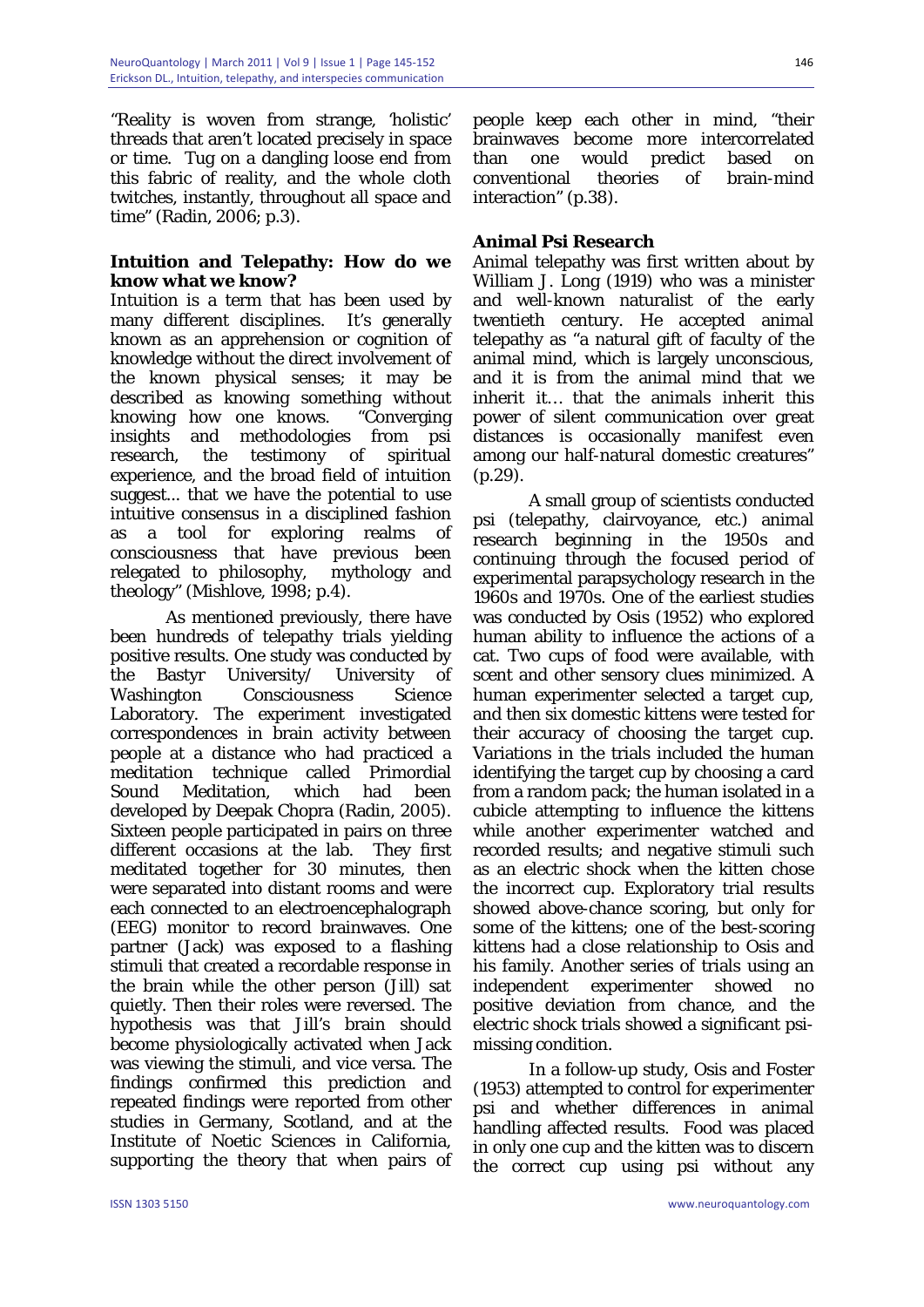influence from the human experimenter. Kittens that were handled roughly or food was withheld scored significantly below chance, while kittens that were handled with affection scored significantly above chance, which appears to suggest that animal performance may be influenced by the human/animal social interaction.

Additional studies and publications by Morris (1967; 1970; 1977) continued testing and discussing the influence of experimenter psi with goldfish and rats. Duval and Montredon (1968a; 1968b) conducted shock-avoidance research, where a random-number generator determined which side of the cage would be subjected to shocks, and mice were tested as to whether they could anticipate which side of a lightand sound-shielded cage the shock was going to be sent. After stereotypical responses were removed from the analysis, significant results were shown. However, later studies by other researchers using a similar design did not show similar results, and were different in some important respects. A clear issue with the Duval and Montredon design was that the negative effects of the shock introduced abnormal and non-random behavior, as the mice attempted to avoid the shock.

Long was the inspiration for animal telepathy studies by Sheldrake (2000) where thousands of people wrote to him, reporting remarkable telepathic and precognitive behavior of their pets, particularly dogs who seemed to know when their owners were coming home. One of the most unusual writers was Aimee Morgana, guardian of a (then) 10-year old African Grey parrot named N'kisi. N'kisi was reported to respond to Morgana's thoughts and intentions in a direct manner that appeared to be telepathic in nature.

Starting when he was five months old, Morgana worked to train N'kisi with two techniques known as sentence frames and cognitive mapping. "By the time he was five years old he had a contextual vocabulary of more than 700 words… and by January 2002, [N'kisi] had recorded more than 7,000 original sentences" (Sheldrake and Morgana, 2003; p.601). Morgana reported that N'kisi had awakened her by commenting on the actions in her dreams.

Video-taped trials were conducted in 2003. Morgana and N'kisi were separated in different rooms, on different floors, while a video camera filmed each of them separately. Morgana would open an envelope with a photo in it, and study it for about 20 seconds. N'kisi was to pick up her thoughts and state out loud appropriate keywords and/or sentences to describe the picture. A variety of scoring methods and statistical analyses were used. According to them all,

> N'kisi scored very significantly more hits than would have been expected by chance. But even though our procedures probably underestimated N'kisi's performance, the results were highly significant statistically and imply that N'kisi was influenced by Morgana's mental activity while she was looking at particular pictures, even though he could not see her, hear her, or receive other normal sensory clues (Sheldrake and Morgana, 2003; p.614).

More recently Dutton and Williams (2009) have published an exhaustive review of animal psi research, exploring two main threads. The first is experimental research that has been generally conducted within a classical conditioning paradigm; animals can be trained to respond to a stimulus and a baseline response is measured that "has tended to explain animal psi as an evolutionarily adaptive process of information transmission" (p.43). The second is animal fieldwork, which recognizes the importance of the human-animal relationship for the occurrence of psi. They argued that "the evidence suggests that animal psi may function as an expression of relationship or 'resonance' between individuals" (p.43).

# **Electrophysiological Evidence of Intuition**

The heart has an electromagnetic field that can be detected and monitored by scientific instruments several feet away from an individual. Neurocardiology, a new discipline of heart research, is showing that the heart is a sensory organ with its own nervous system which allows it to remember, learn, and make decisions without the brain's cerebral cortex (McCraty *et al.,* 2004). A network so sophisticated as to be described as a "heart brain," the heart is continuously sending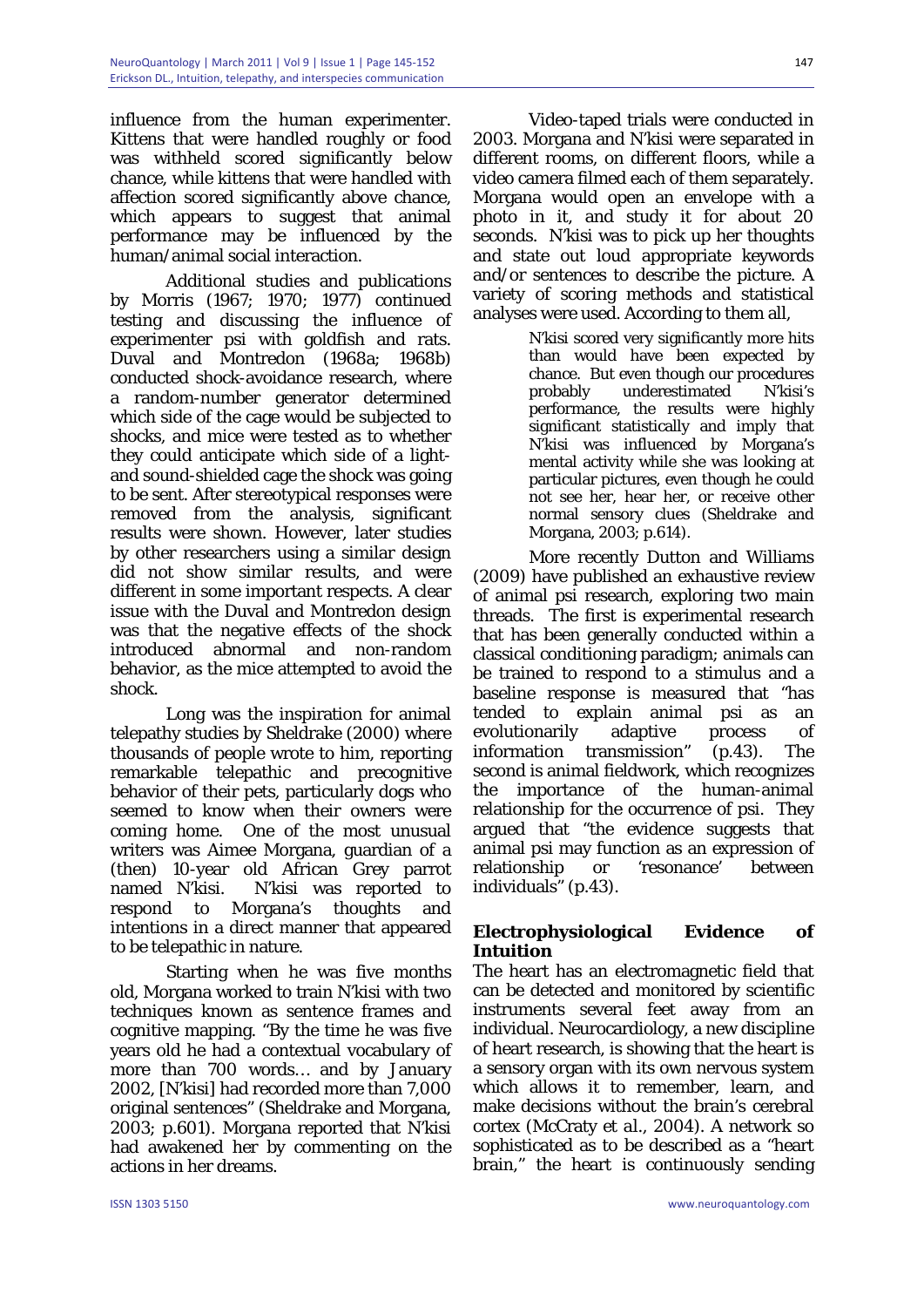neural network signals that influence the brain's higher processing centers involved in perception, cognition, and emotional processing, as well as signals to the body in four different ways: neurologically, biophysically, hormonally, and energetically (Global Coherence Initiative, 2008). The heart's rhythmic electromagnetic field is about 60 times greater in amplitude than the brain, and is absorbed by every cell in the body. "The magnetic component is approximately 5000 times stronger than the brain's magnetic field and can be detected several feet away from the body with sensitive magnetometers" (McCraty *et al.,* 2004b; p.16).

A stressful situation can stimulate the body to release 1,400 such different biochemicals as hormones and neurotransmitters, which affect how one perceives and feels. The experience of an emotion results from brain, body, and heart all working collectively. So what are emotions, really? Emotion is "energy in motion" and is the word is derived from the Latin verb meaning "to move." Emotional energy is neutral, until added to a thought, which transforms its power for either positive or negative behaviors. If someone is irritated and emotional energy is added, this irritation transforms into the negative emotion of anger. When emotion is added to a positive feeling of affection, it transforms into the positive emotion of kindness and compassion. In short, our emotions give our thoughts power, both positive and negative.

 The emotional energy of the heart travels faster than the speed of thought - information related to an emotional state is communicated throughout the body via the heart's electromagnetic field. The Institute of HeartMath conducted studies suggesting that the heart's field is directly involved in intuitive perception outside the space and time perceived by the recognized senses. "Using a rigorous experimental design, we found compelling evidence that both the heart and brain receive and respond to information about a future event *before* the event actually happens. The heart appears to receive this intuitive information before the brain" (McCraty *et al.,* 2004b; p.17).

Is the heart's field linked to so-called subtle energy fields outside of what people

perceive as space and time? Additional studies which are discussed below have supported similar presentiment (future feeling) effects. Presentiment describes a hunch, or gut feeling, and comes from the Latin words *sentir* (to feel) and *pre*- (before): To feel an event before it occurs.

 Radin (1997) designed a study that measured heart rate, skin conductance, and peripheral blood volume of participants while they were viewing calm, pleasant scenes of nature or happy people, or disturbing, violent, or erotic images. He hypothesized that extreme graphics of a violent or erotic nature would product classical presentiment physiological "presponses" before the pictures were seen by the participants. Calm graphics were not expected to have any physiological responses before after display. Thirty-one participants were involved in four experiments and viewed a total of 1,060 target photos. "In accordance with a presentiment hypothesis, there was a clear orienting pre-sponse that peaked with a four standard error difference in physiological measures between extreme and calm targets one second *before* the target photo was displayed" (p.163).

 In another study Bierman and Radin (1997) produced even more robust results. Erotic versus violent material created a different pre-sponse pattern, with the erotic material peaking just before the display begins, while the electrodermal activity preceding violent material peaked about three seconds earlier: The heart field responded to the violent material significantly sooner than the erotic material. In a later study using fMRI, Bierman and Scholte (2002) observed brain regions near the amygdala (where people process certain strong emotions, including fear and the sexual drive) exhibit activation *before* the violent and erotic pictures were seen by the participants.

 Radin (2004a) returned to this research topic with three new double-blind experiments to replicate the original studies. The same basic design was used, but with new physiological monitoring hardware, software, stimulus photos, subject populations and testing environments. These four experiments covered 4,569 trials with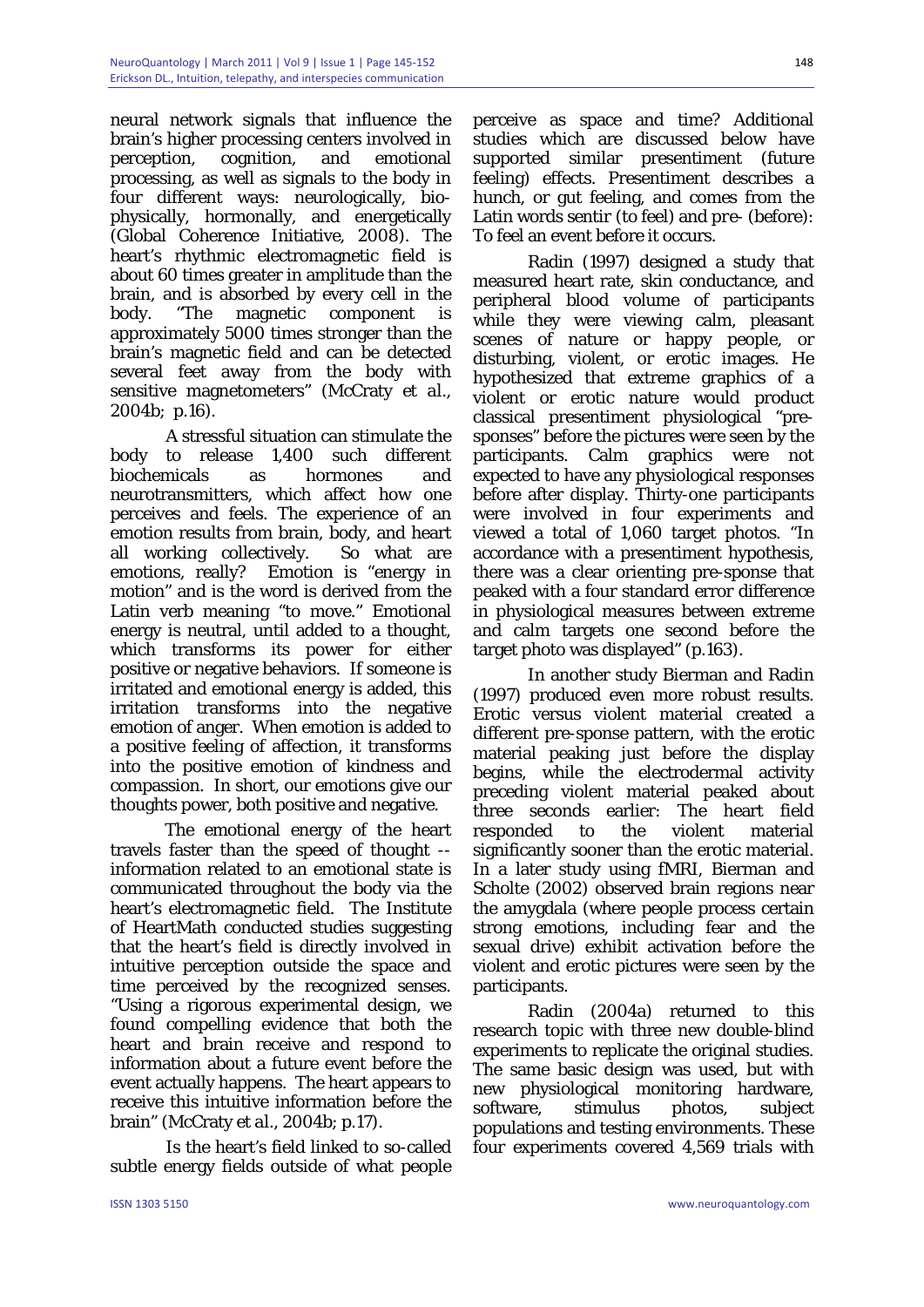133 participants resulting in a significantly positive correlation of *p* = 0.008.

 A recent precognitive study by Bem (2011) at Cornell University covered nine experiments involving more than 1,000 participants, which tested for retroactive influence by "time-reversing well-established psychological effects so that the individual's responses are obtained before the putatively causal stimulus events occur" (p.1). His design included precognitive tests of a participants' approach to erotic stimuli; precognitive avoidance of negative stimuli; retroactive priming (the flashing of a word in milliseconds before or after an image); retroactive habituation; and retroactive facilitation of recall. All but one of the experiments yielded statistically significant results.

Is the heart the emotional and energetic source of intuition? Repeated positive results from these multiple studies appears to create compelling evidence that the heart and brain's perceptions are constantly aware of the future. The data suggest that the heart and brain, together, are both involved in receiving, processing, and decoding intuitive information. It appears to be a system-wide process in which both (and perhaps other bodily systems) play a critical role; it is not localized to only the brain (McCraty *et al.,* 2004a).

## **The Intuition / Telepathic Animal Communication Connection**

Hunt (1996) claimed that thoughts are energy. "Thought is an organized field of energy composed of complex patterns of vibrations which consolidate information" (p.133). When the accompanying emotional energy attached to the thought is strong, the field is energized and integrated. It's well recognized that many of our most creative or powerful ideas are generated during daydreaming, preceding or following sleep, or during meditation – the "energy field" never sleeps.

My work with animals has convinced me that telepathic interspecies communication is possible by utilizing specific meditation techniques to quiet the mind, shift consciousness, and slow brain waves into a pattern similar to daydreaming, or the hypnagogic and hypnopompic states

on the edge of sleep. This shifts consciousness and so-called "thought energy" to what Hunt (1996) describes as a higher vibrational level, one outside of time and space. "In order to decode human thought vibrations, we must leave behind the constructs of space and time as we know them. We must enter the neutral state, neither past nor future, but now" (Hunt, 1996; p. 142). Consistent practice in learning any skill increases confidence, accuracy, and precision. "As one becomes more skillful in tapping one's own field and projecting thoughts, one is better able to decode rapidly the information from others' fields" (p.143). This applies to telepathic connection with animals as well; regular practice allows for a faster shift of consciousness and more accurate intuitive understanding in the messages during the transactions of so-called "thought energy."

## **The Heart Coherence / Telepathic Animal Communication Connection**

Heart rate variability (HRV) is the naturally occurring beat-to-beat variation between consecutive heart beats. Although it seems like the heart beat is steady and regular, the pattern of a healthy heart is surprisingly irregular, with the time interval between consecutive beats constantly changing and variable. This variability of heart rate is the result of the synergistic action of the two branches of the autonomic nervous system (ANS), which regulates most of the body's internal functions without conscious effort. The heart rate is accelerated by the sympathetic nerves, while the parasympathetic (vagus) nerves slow it down. These two branches of the autonomic nervous system are constantly interacting to maintain optimal heart action given the changing environment and conditions.

In order to gain insight into what I call the "intuitive heart sense," expanded awareness of your emotions and feelings is essential. This can be accomplished through regular practice of meditation techniques to increase heart coherence, balance breathing, and calm emotional states. Psychophysiological coherence is a state of optimal function of both one's psychological (mental and emotional) and physiological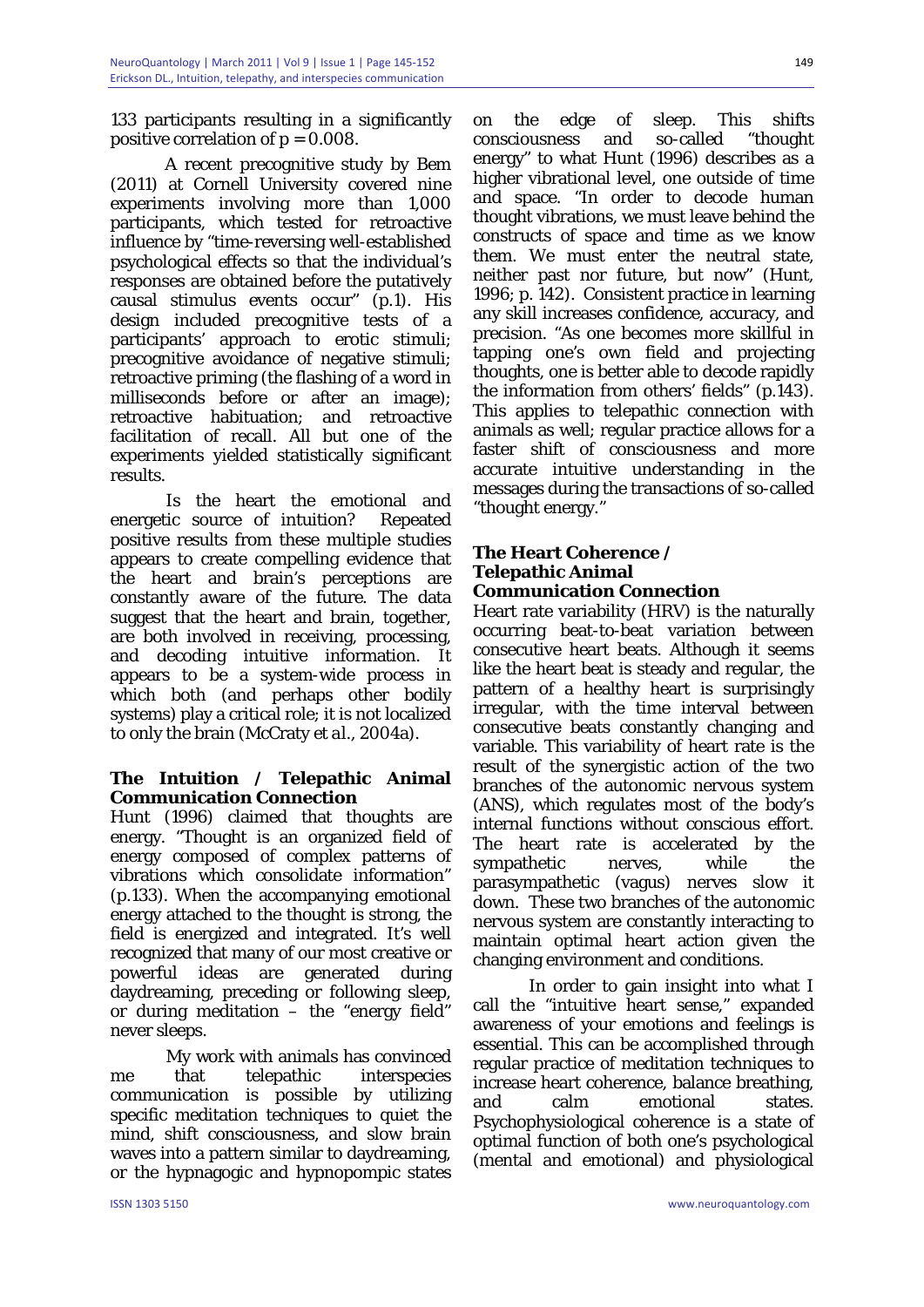(bodily) processes. Calming the brain and emotions - being in high coherence ratio - is critical to conducting a successful telepathic animal communication session. This requires practice and may necessitate changes in lifestyle to avoid harmful substances and environmental conditions that agitate or dull the mind. Habits that reduce stress and increase calmness, like yoga, meditation, nutritious food, regular exercise, adequate rest, and spending time in nature or with animal companions will all support increasing one's heart coherence and balanced emotions.

Meditation and regulated breathing enables the mind to focus on the physical body rather than on random thoughts. Grounding and calming visualizations also quiet the mind and shift consciousness. Experienced communicators recognize that expanding intuitive skills, which translates to telepathy skills, is an important factor to increasing accuracy in animal communication. The following guidelines are suggestions to observe and maintain a heart-centered space:

- Believe in your own intuitive skills and don't invalidate the messages, images, or impressions you receive.
- Be mentally quiet, receptive, alert and emotionally peaceful. If your mind is confused and full of thoughts and background static, you can't listen and receive. Don't try to force the communication.
- Be humble and receptive and allow animals to teach you. Your attitude influences how receptive you are to their communications.
- Be flexible and don't cling to conventional notions of human/animal communication. Expect the unexpected and be open to surprises.
- Remain open-minded and nonjudgmental. Don't analyze, criticize, or evaluate any feelings, impressions, thoughts, verbal messages, sounds, or specific ways of knowing. Let the sense of meaning unfold at its own pace.

• Practice frequently with a variety of animal species, and ask for spiritual help from any source that you trust.

## **Conclusion**

In a comment regarding psychic insight, Schwartz (2010) warned that "grinding the diamond down to carbon dust in an attempt to study its sparkle... does not appear to be meaningfully addressing the nonlocal experience we know as… psychic functioning" (p.231). Moreover, Bernstein (2005) observed that from these multiple studies attempting to study the sparkle, several general conditions emerge:

- The human ability to acquire information intuitively does not decrease with distance.
- Intuition is not limited by the ordinary causal relations of time.
- Electromagnetism cannot be the "carrier wave" for intuitive information.
- Intuition appears to be a more highly developed skill in some people, and can vary over time.

Some theorists have proposed three possible explanations for intuitive information transfer observed in laboratory data. For example, Bernstein (2005) has elaborated,

> "Because of intuition's apparent independence of distance, theorists have explored the quantum phenomenon of entangled non-locality. And because of intuition's independence of forward-only time, they have delved into elaborations of Einstein & Minkowski's space-time model. In an attempt to account for intuition's access to information about seemingly any location, theory-builders have explored the holographic principle, by which information about the whole can be contained in any of its minute parts" (p.8).

Rauscher and Targ (2006) delved deeper into a geometrical model of spacetime. "This eight-dimensional metric is known as complex Minkowski space, and has been shown to be consistent with our present understanding of the equations of Newton, Maxwell, Einstein, and Schrödinger" (p.1). All of these theories are extremely complex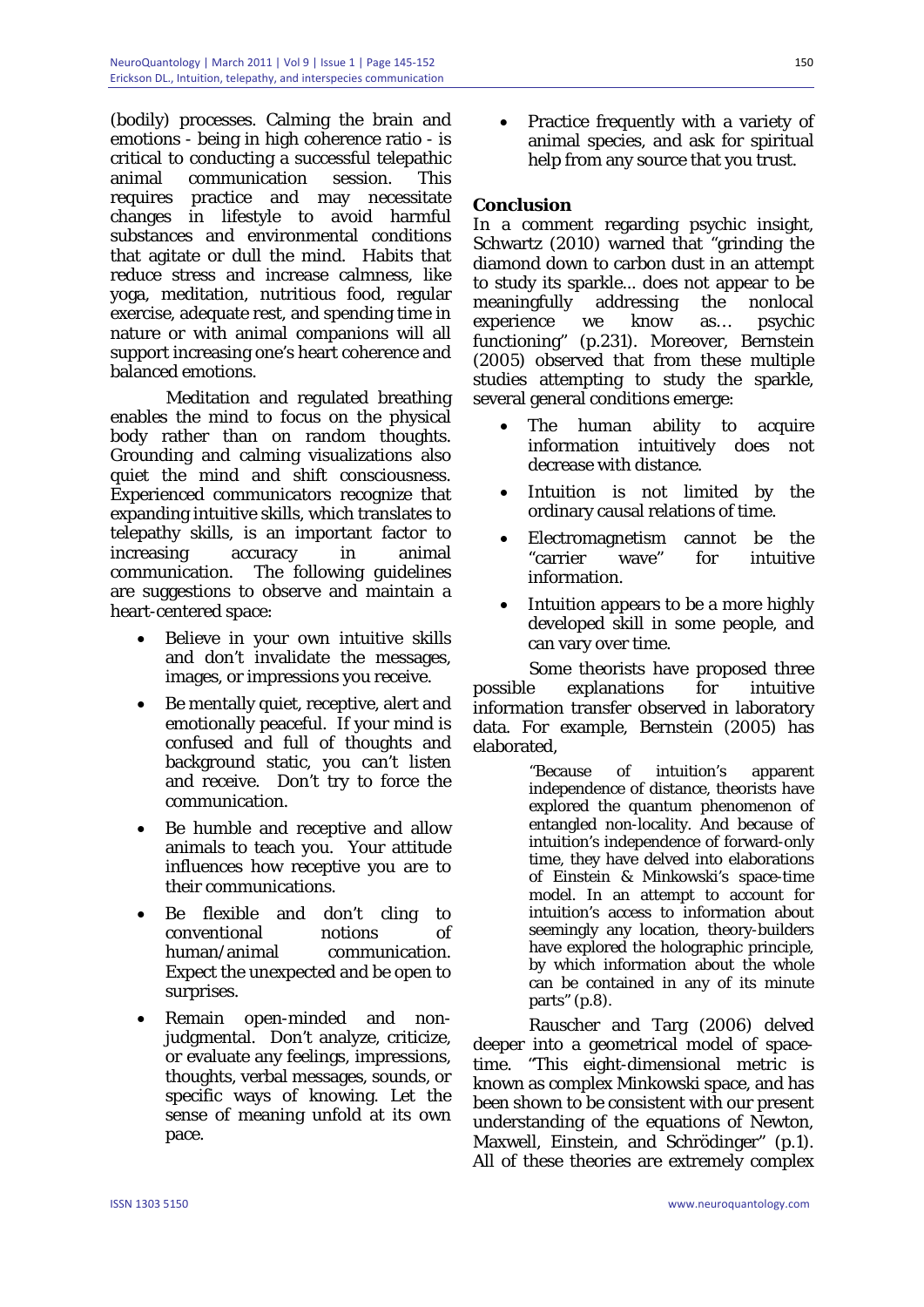models of mathematics and physics; very advanced scientists are continuing to explore the major elements of experimental parapsychology within the structure of quantum physics.

Dean Radin has stated that the continuing studies of quantum entanglement are pointing in a promising direction. "After the initial experimental verifications of quantum non-locality in the 1980s, there was no longer any question that the fabric of physical reality supported the time-space anomalies presented by psi. I expect that common sense may evolve into a new, uncommon sensibility in which psi is regarded as boringly normal" (Radin, 2004b; p.14).

Parapsychology has been an embattled research ground, unwelcome by both mainstream science and fundamentalist religion. But let us consider what could happen in a world where psi becomes a recognized and accepted extension of human consciousness. It would raise mutual

openness and transparency, and intimacy, empathy and sympathy would emerge. It would be harder to witness the sufferings of others with detachment or indifference. "Telepathy might also help us penetrate the interior worlds of nonhumans, thus intuitively supporting the notion of animal liberation. It would be more natural to acknowledge that nonhumans suffer as well as experience pleasure, and we would more readily share their pathos and enjoyments" (Grosso, 2010; p.3). Grosso expressed his agreement with the pioneering consciousness researcher Frederick Myers who proposed a link between telepathy and love, stating "Love is a kind of exalted and unspecialized telepathy" (p.4). Grosso continued with the observation that "Generosity of spirit would be commonplace, not exceptional, and love a byproduct of ordinary perception. Thus, in the flitting epiphanies of what today we call telepathy, we may be seeing signs of a new order of love" (p.4).